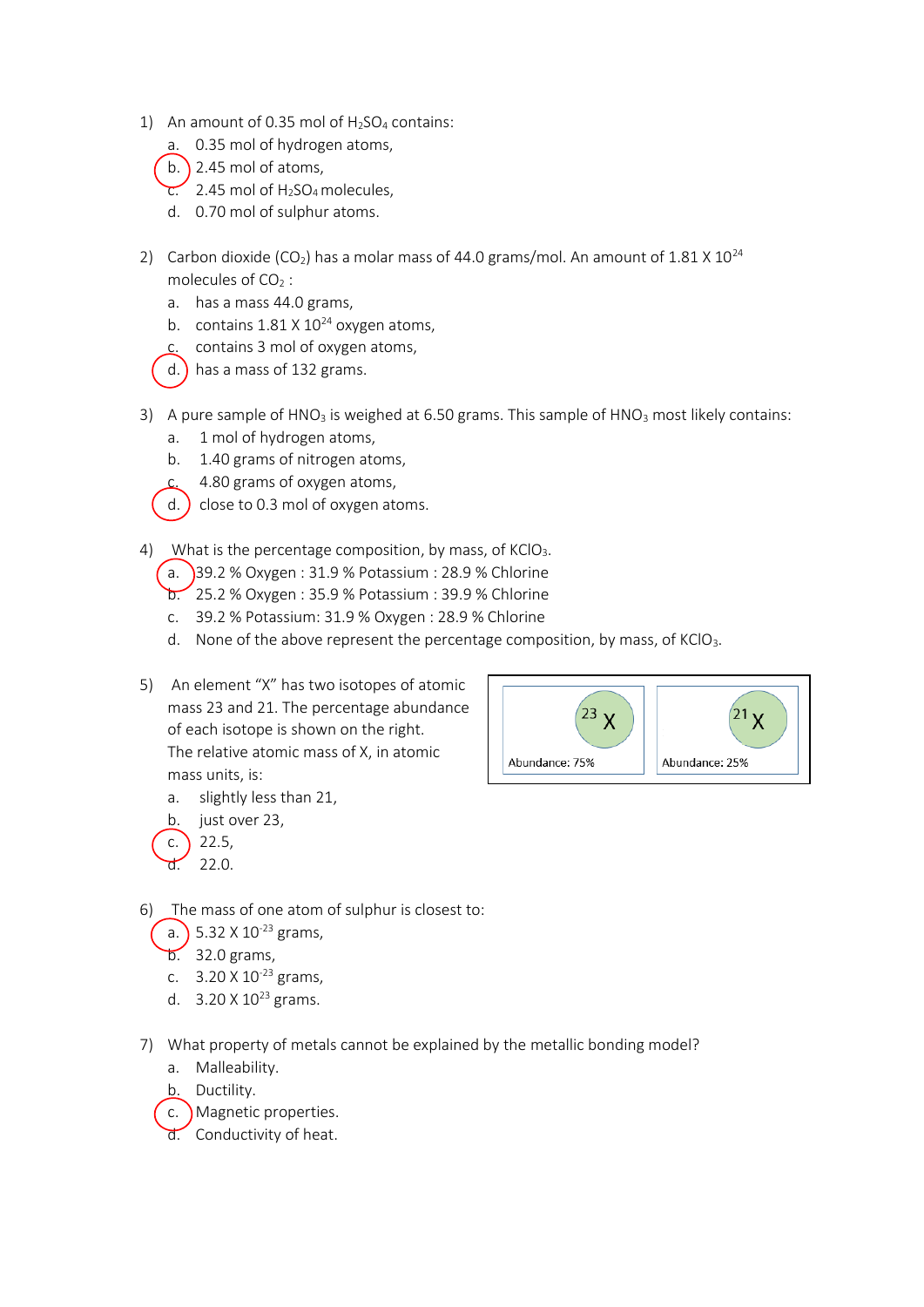The list of properties below relates to questions 8 -10.

- i. Relatively high melting temperatures
- ii. High electrical conductivity in the solid state.
- iii. High electrical conductivity in the liquid state.
- iv. High electrical conductivity in the aqueous state.
- v. Malleable.
- vi. Can be soluble in water.
- 8) What properties are shared between ionic substances and metallic?
	- a.  $\int$  i and iii only
	- b. ii, iii and v only
	- c. ii and iii only
	- d. I, vi and iii only
- 9) A substance formed when a metal and non-metal react chemically may have the following properties:
	- a. i, and vi.
	- b. iii, iv and vi.
	- c. i, iii, iv and vi.
	- d.  $\overline{\phantom{a}}$ i, iii and vi.

10) Non-directional forces of attraction enable:

- ionic substances to exhibit properties I and vi.
- b. ) metals to exhibit property v only.
- c. metals to exhibit properties ii and vi.
- d. Ionic substances to exhibit property iii only.
- 11) The diagram shows the charge and the size of three different stable ions of metals in the same period of the periodic table. Which statement is most likely correct?



- a. Metal X is most likely to have the highest melting temperature.
- b. Metal Z will most likely react with chlorine to form a compound with the formula  $Z_3Cl_2$
- c. Metal Y will most likely have the highest structural strength and conductivity.
- d. Metal X will be the most reactive.

12) Iron is mixed with a small amount of carbon to form an:

- a. ionic substance that is lustrous and not brittle,
- b. ionic substance that can conduct electricity in the solid state,
- c. alloy that has properties of both carbon and iron so that it can burn in a furnace to produce  $CO<sub>2</sub>$  and  $H<sub>2</sub>O$ ,

d. ) alloy that has different properties to pure iron.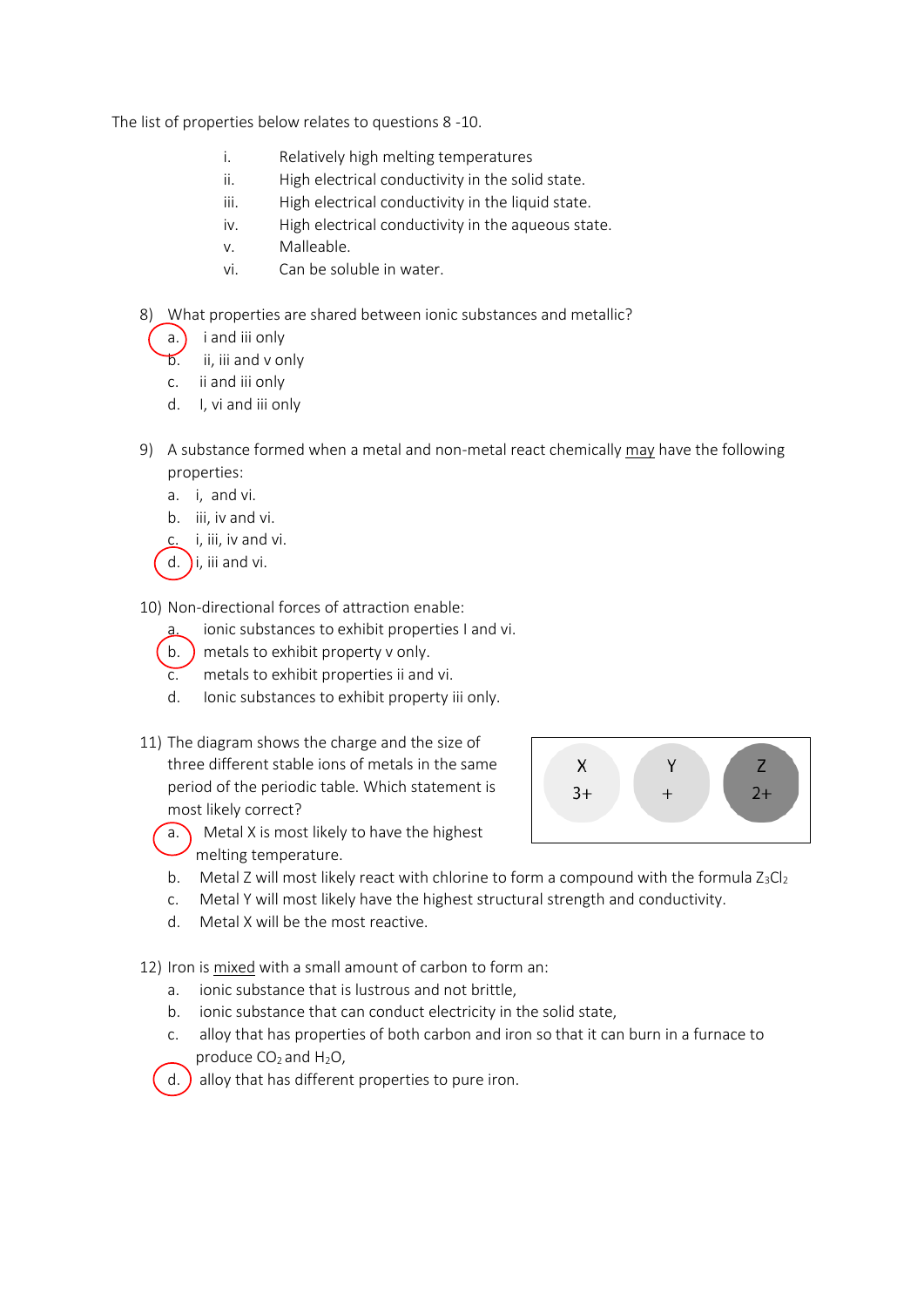Section B

- 1. NutraSweet is an artificial sweetener with the following percentage composition, by mass. *57.14% C, 6.16% H, 9.52% N, and 27.18% O.*
	- a. Calculate the empirical formula of NutraSweet

4 marks

*Step 1 Assume 100g of sample and convert all percentages into mass (grams) 1 mark* 57.14 g C, 6.16 g H, 9.52 g N, and 27.18 g O. *Step 2 Convert mass to mol 1 mark 4.76 C : 6.16 H : 0.68 N : 1.70 O Step 3 Find simplest ratio 1 mark 7 C : 9 H : 1N : 2.5 O Step4 Multiply to remove fractions 1 mark C14H18N2O<sup>5</sup>*

b. Find the molar mass of NutraSweet, in grams/mol, if an amount of 0.25 mol of this substance has a mass of 73.6 grams.

2 marks

*Step 1 Express the formula F<sup>m</sup> = mass / mol => F<sup>m</sup> = 73.6 / 0.25 = 294.4 g/mol I mark correct formula 1 mark for correct calculation* c. Find the molecular formula of NutraSweet.

3 marks

*Consequential marks are given here for the use of the molar mass given in b) and the empirical formula given in a) => x = molar mass/ empirical mass. 1 mark for correct empirical mass 1 mark for calculation of "x" => x = 294.4 / 294 = 1 1 mark for correct multiplication of empirical formula by x to get to the molecular formula. Empirical formula is the same as the molecular formula.*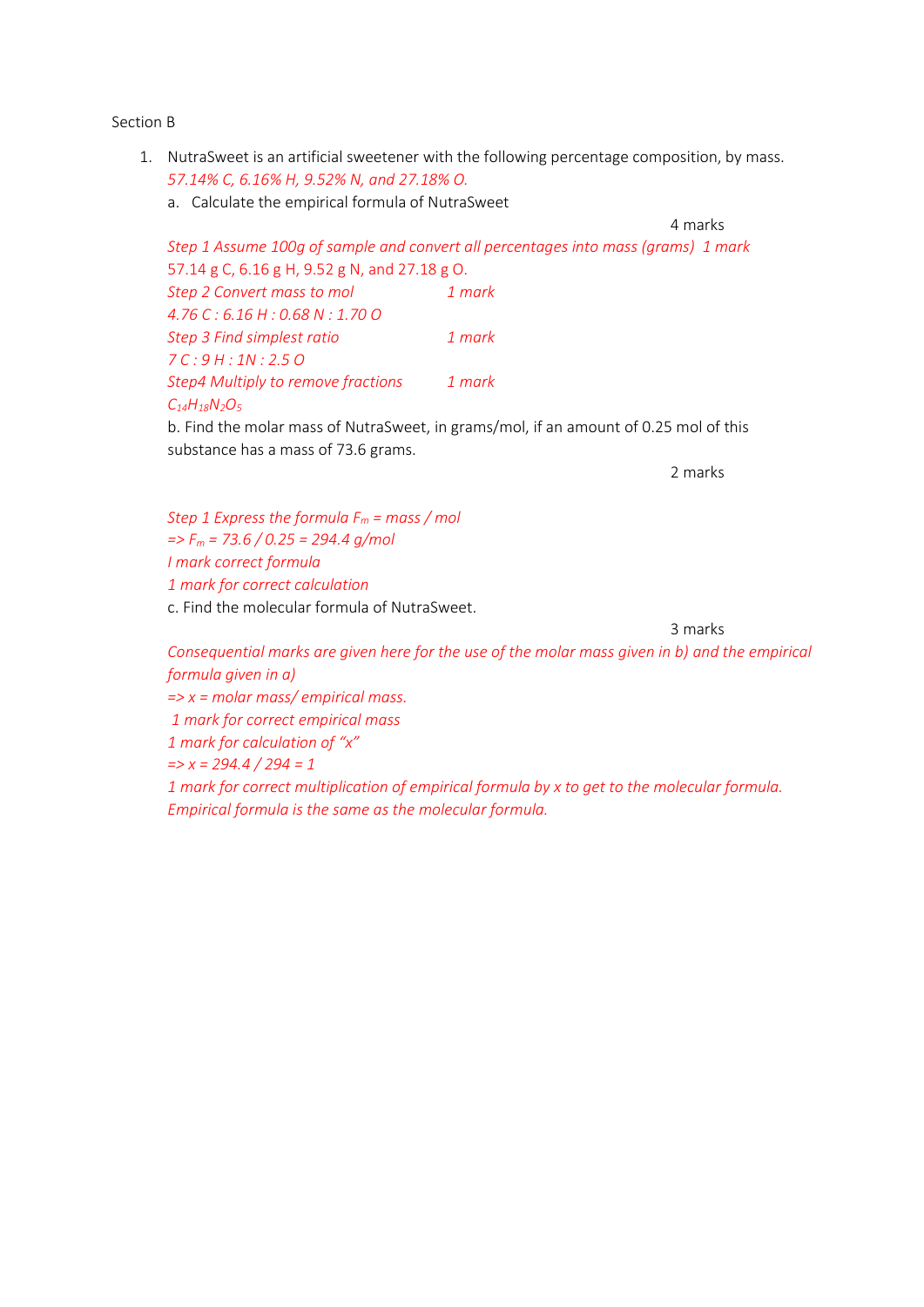2. Using some or all of the symbols shown on the right answer the questions below.



a. In the box below draw a detailed, labelled diagram of a small section of the lattice of an ionic substance before and after impact with a hammer. Describe how the substance will respond to the impact. Explain your reasoning with reference to your diagram

4 marks



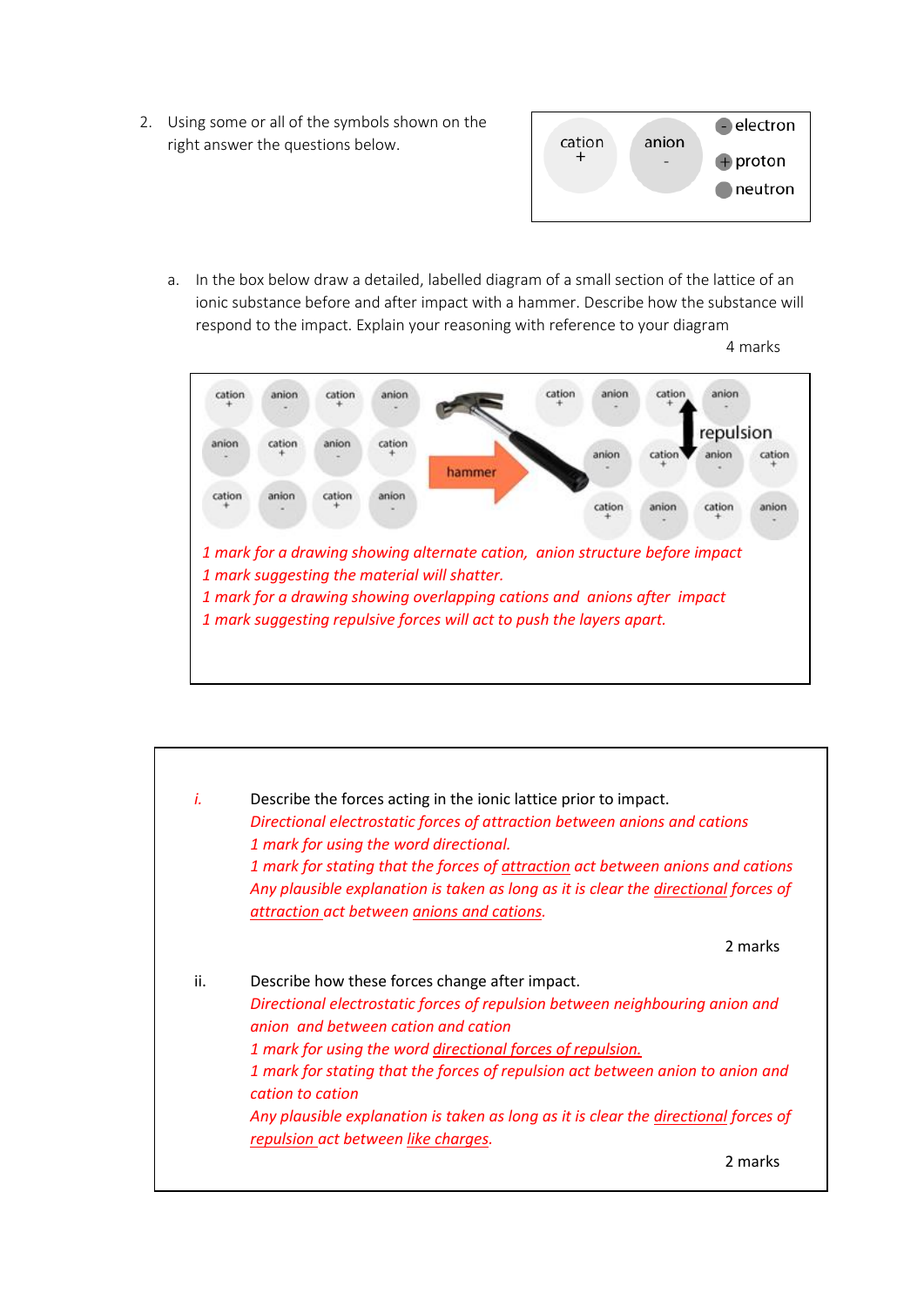a. In the box below draw a detailed and correctly labelled diagram of a small section of the metallic lattice of pure iron. Explain, using correct terminology and with reference to your diagram, what is likely to happen when it is impacted hard with a hammer.





| iii. | Describe how the forces that hold the metal lattice together change after impact.<br>No change- metals are malleable and maintain structural strength when bent out of<br>shape.<br>1 mark for stating no change. No reason needs to be given. |        |  |
|------|------------------------------------------------------------------------------------------------------------------------------------------------------------------------------------------------------------------------------------------------|--------|--|
|      |                                                                                                                                                                                                                                                | 1 mark |  |
|      | - non-direction electrostatic forces of attraction.<br>The word non-directional must be specified as must the word "attraction".                                                                                                               |        |  |
| ii.  | 2 marks<br>Positive ions in a sea of delocalised electrons.<br>Describe the forces that hold the metal lattice together before impact                                                                                                          |        |  |
|      | Any plausible definition will suffice as long as delocalised electrons are mentioned<br>and positive ions.                                                                                                                                     |        |  |
|      | 1 mark - lattice of positive ions (cations)<br>1 mark – sea of delocalised electrons.                                                                                                                                                          |        |  |
| i.   | Describe the metallic bonding model.                                                                                                                                                                                                           |        |  |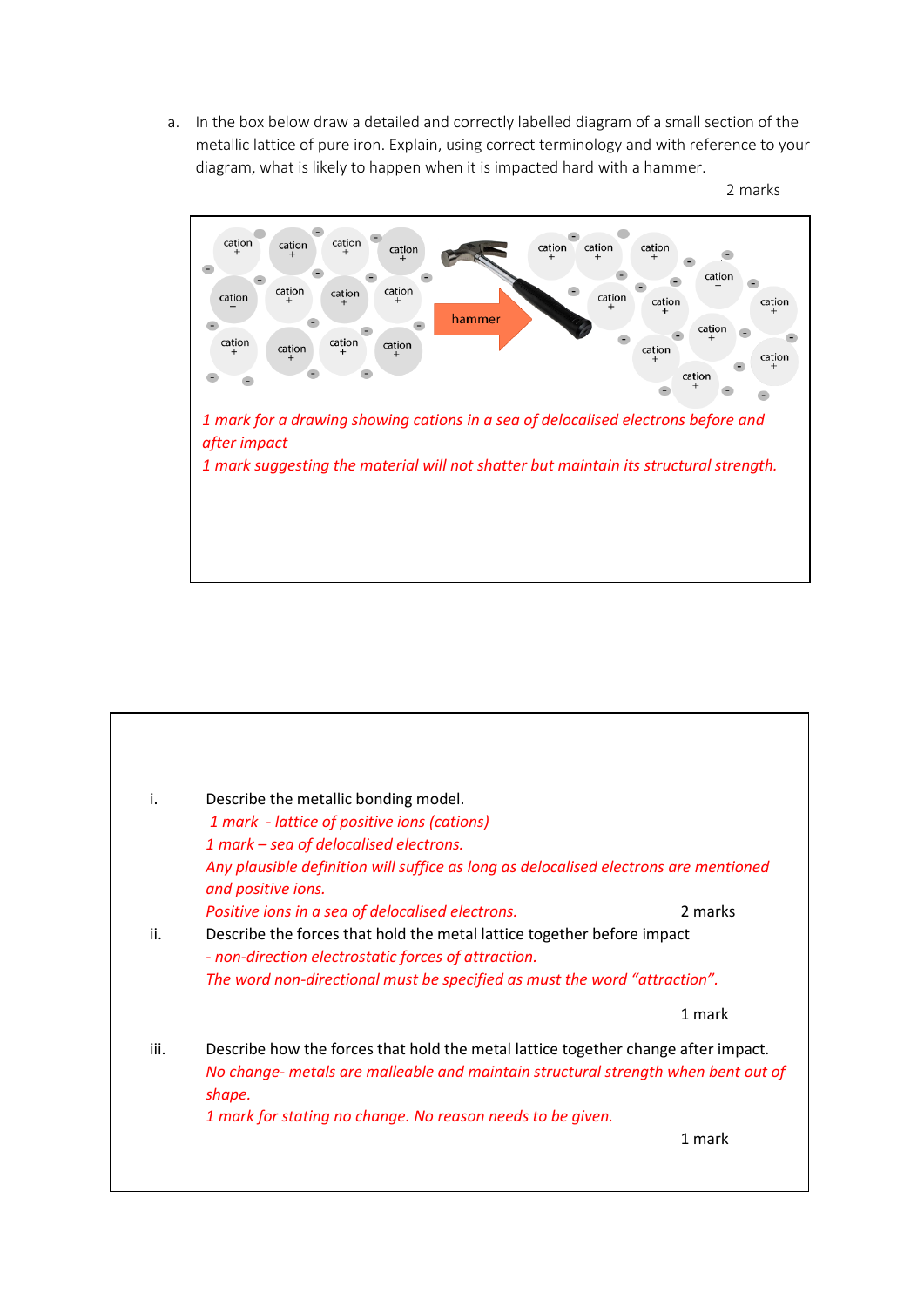- 3. Propane is used to heat up the backyard BBQ. Propane is a gas with the formula  $C_3H_{8.}$ If an amount of 8.80 kilograms of propane is present in the bottle calculate the following.
	- a. The amount, in mol, of propane present in the bottle.

*1 marks for converting 8.80 kilograms into 8,800 grams. 1 mark for correct calculation. 8,800 / F<sup>m</sup> = 8,800 / 44.0 = 200*

2 marks



2 marks

| b. The amount in mol of atoms present in the bottle.               |  |  |
|--------------------------------------------------------------------|--|--|
| consequential marks given if answer to a. above is used.           |  |  |
| 1 mark for correctly identifying 11 atoms per molecule of propane. |  |  |
| 1 mark for multiplying the mol of propane by 11.                   |  |  |
| $\Rightarrow$ 11 X 200 = 2200                                      |  |  |
|                                                                    |  |  |
|                                                                    |  |  |

| C. | Calculate the amount, in grams, of carbon present in the bottle.<br>consequential marks given if answer to a. or b. above is used.<br>This can be done through % composition or calculating the mol of carbon atoms and<br>multiplying by atomic mass of carbon. |         |  |  |  |
|----|------------------------------------------------------------------------------------------------------------------------------------------------------------------------------------------------------------------------------------------------------------------|---------|--|--|--|
|    |                                                                                                                                                                                                                                                                  |         |  |  |  |
|    |                                                                                                                                                                                                                                                                  |         |  |  |  |
|    | $\Rightarrow$ Mol of carbon atoms = 3 X 200 = 600                                                                                                                                                                                                                | 1 mark  |  |  |  |
|    | $\Rightarrow$ mass of carbon = 600 X 12 = 7,200 grams or 7.2 kg                                                                                                                                                                                                  | 1 mark  |  |  |  |
|    | Or                                                                                                                                                                                                                                                               |         |  |  |  |
|    | find percentage composition of carbon in propane                                                                                                                                                                                                                 |         |  |  |  |
|    | $\approx$ (36/44) X 100 = 81.8%                                                                                                                                                                                                                                  | 1 mark  |  |  |  |
|    | => multiply by the mass of propane                                                                                                                                                                                                                               |         |  |  |  |
|    | $\Rightarrow$ 8,800 g X 0.818 = 7,200 g or 7.2 kg                                                                                                                                                                                                                | 1 mark  |  |  |  |
|    |                                                                                                                                                                                                                                                                  | 2 marks |  |  |  |